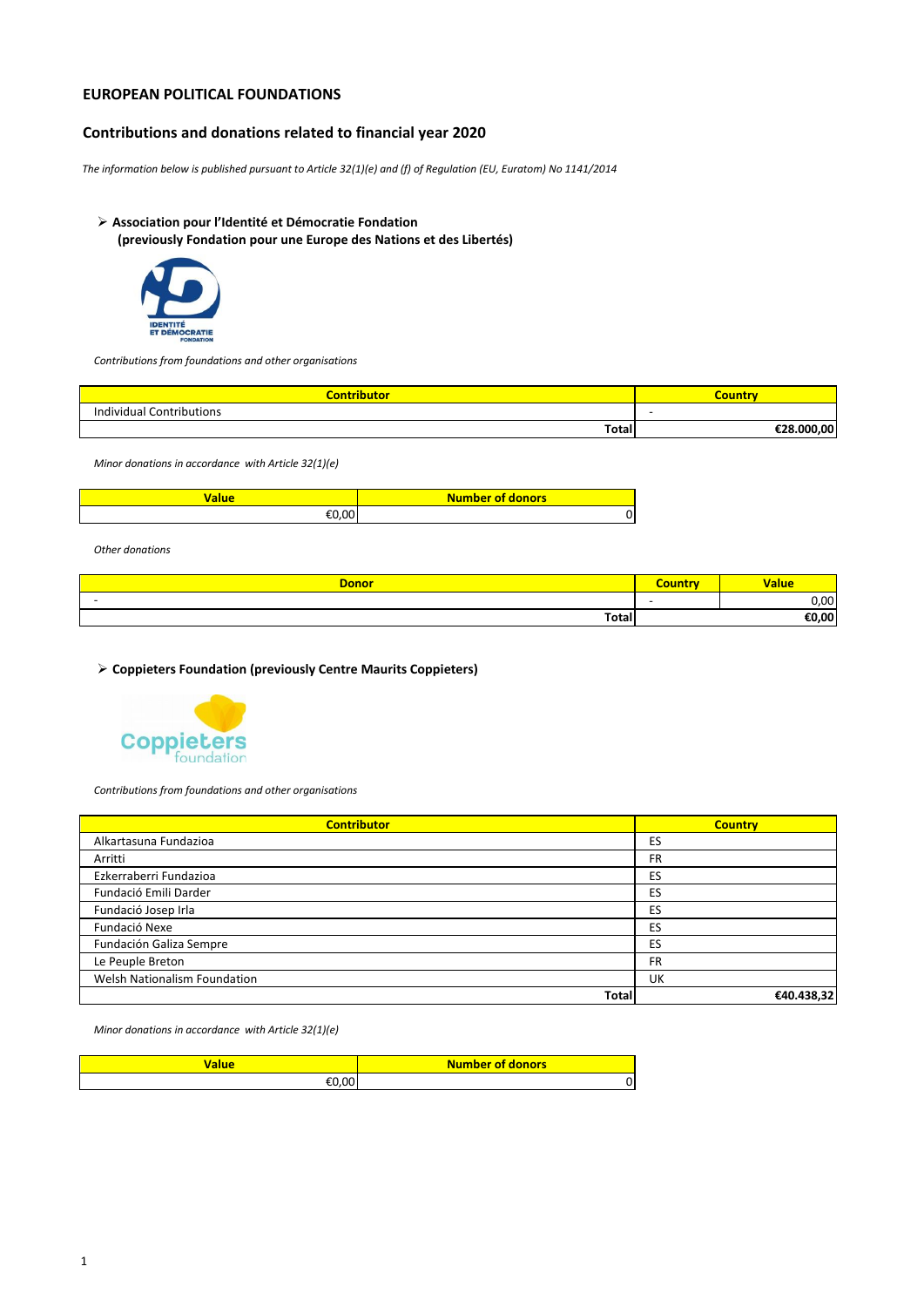| <b>Donor</b>                                                                  | <b>Country</b> | Value     |
|-------------------------------------------------------------------------------|----------------|-----------|
| Centre Internacional Escarré per les Minories Etniques i les Nacions (CIEMEN) | ES             | 300,00    |
| Istituto di Studi e Ricerche Camillo Bellieni                                 |                | 300.00    |
| Slobodna Država Rijeka / Stato Libero di Fiume                                | HR             | 1.876,57  |
| Network for the Promotion of Linguistic Diversity                             | BE             | 665.98    |
| Total                                                                         |                | €3.142.55 |

**European Liberal Forum**



*Contributions from foundations and other organisations* 

| <b>Contributor</b>                                                                   | <b>Country</b> |
|--------------------------------------------------------------------------------------|----------------|
| Ajatuspaja e2                                                                        | FI.            |
| Asociación Galega para a Liberdade e a Democracia GALIDEM                            | ES             |
| Associazione Nazionale LibMov - Movimento Liberali                                   | IT             |
| <b>Bertil Ohlininstitutet</b>                                                        | <b>SE</b>      |
| Boris Divković Foundation                                                            | BiH            |
| Centre Jean Gol                                                                      | BE             |
| Centerpartiets internationella stiftelse                                             | <b>SE</b>      |
| Danish Liberal Democracy Programme                                                   | DK             |
| Fondazione Critica Liberale                                                          | IT             |
| Fondazione Luigi Einaudi Onlus                                                       | IT             |
| Fores - Forum för reformer och entreprenörskap                                       | <b>SE</b>      |
| Friedrich - Naumann - Stiftung für die Freiheit                                      | DE             |
| Fundacja Liberté!                                                                    | PL             |
| Fundacja Projekt Polska                                                              | PL             |
| Haya van Somerenstichting / VVD International                                        | <b>NL</b>      |
| Inditsuk Be Magyarorszagot Foundation                                                | HU             |
| Inštitut NOVUM                                                                       | <b>SI</b>      |
| Institut pro politku a společnost                                                    | <b>CZ</b>      |
| Latvijas nākotnes forums                                                             | LV             |
| Liberalismi Akadeemia                                                                | EE             |
| LYMEC - European Liberal Youth                                                       | <b>BE</b>      |
| Magma                                                                                | F1             |
| Međunarodni Edukacijski Centar                                                       | <b>HR</b>      |
| Movimento Liberal Social                                                             | PT             |
| Mr. Hans van Mierlo Stichting                                                        | <b>NL</b>      |
| <b>NEOS Lab</b>                                                                      | AT             |
| Prof. Mr. B.M. Teldersstichting                                                      | <b>NL</b>      |
| Republikon Intézet                                                                   | HU             |
| Stichting Internationaal Democratisch Initiatief (Stichting IDI)                     | <b>NL</b>      |
| <b>Studiecentrum Albert Maertens</b>                                                 | <b>BE</b>      |
| Svenska Bildningsförbundet                                                           | F1             |
| Swedish International Liberal Centre (SILC)                                          | <b>SE</b>      |
| Zavod14                                                                              | SI             |
| Κέντρο Φιλελεύθερων Μελετών «Μάρκος Δραγούμης» ΚΕΦίΜ / Centre for Liberal Studies    | EL.            |
| Либерален институт за политически анализи / Liberal Institute for Political Analysis | <b>BG</b>      |
| Özgürlük Araştırma /ları DerneğiFreedom Research Association                         | <b>TR</b>      |
| Фондация "Либерална интеграция" /Liberal Integration Foundation                      | BG             |
| <b>Total</b>                                                                         | €277.372,11    |

*Minor donations in accordance with Article 32(1)(e)*

| alue  | <b>Number of donors</b> |
|-------|-------------------------|
| €N UU |                         |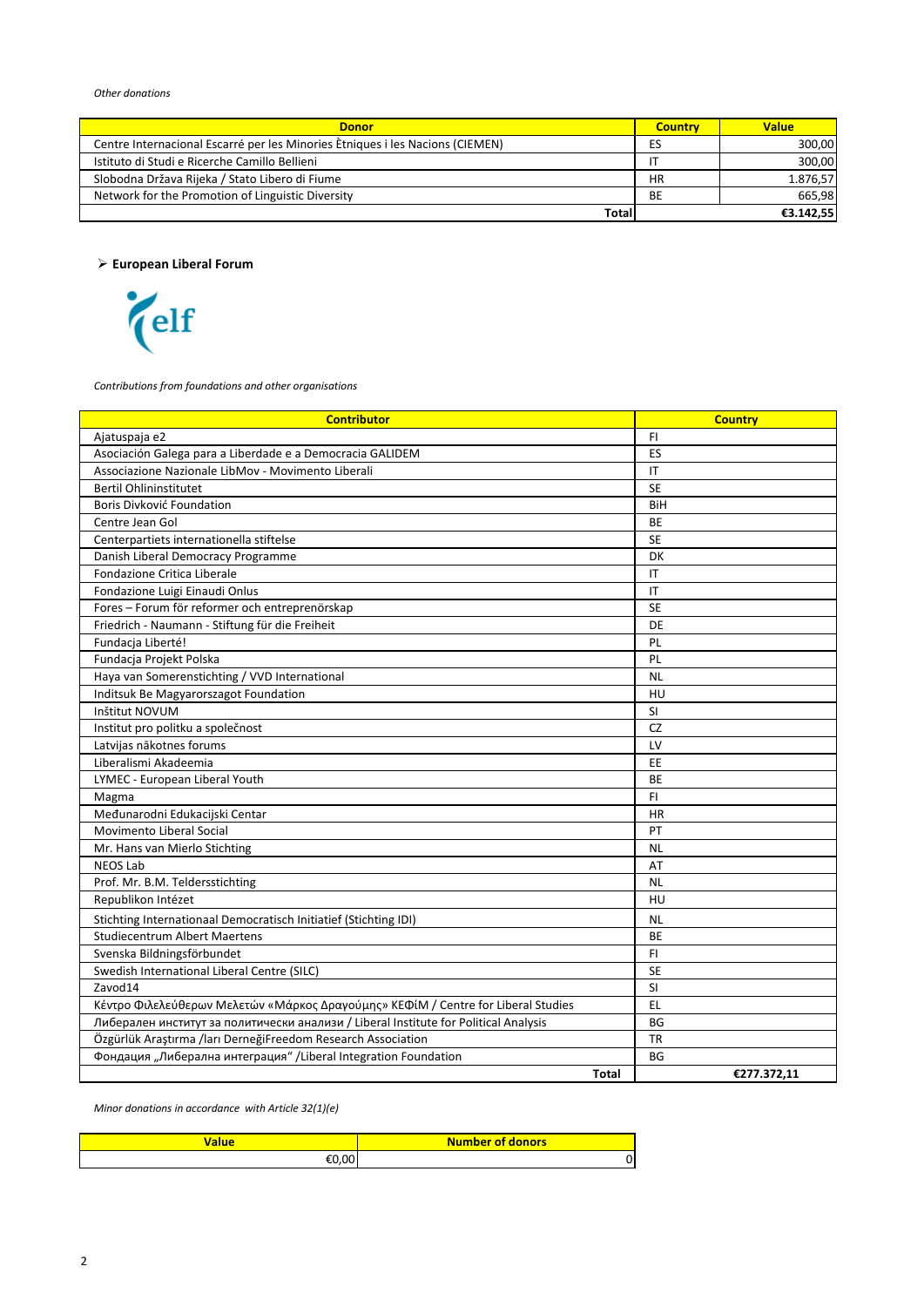#### *Other donations*

| <b>Donor</b>                                          | <b>Country</b> | <b>Value</b> |
|-------------------------------------------------------|----------------|--------------|
| AT&T Global Networks Services Belgium Luxembourg SPRL | BE             | 13.218,19    |
| Centro Luigi Einaudi                                  |                | 250,00       |
| For Freedom, for Liberal Thinking Foundation (SZA)    | HU             | 250,00       |
| <b>LGBTI Liberals of Europe</b>                       | FR             | 250,00       |
| Liberas vzw                                           | BE             | 250.00       |
| Paddy Ashdown Forum                                   | UK             | 250,00       |
| Total                                                 |                | €14.468,19   |

## **Foundation for European Progressive Studies**

FOUNDATION FOR EUROPEAN<br>PROGRESSIVE STUDIES FONDATION EUROPÉENNE<br>D'ÉTUDES PROGRESSISTES



*Contributions from foundations and other organisations* 

| <b>Contributor</b>                                                   | <b>Country</b>         |
|----------------------------------------------------------------------|------------------------|
| Arbejderbevaegelsens Erhvervsrad (ECLM)                              | DK                     |
| Arbejderbevægelsens nordiske samarbejdskommitté SAMAK                | <b>NO</b>              |
| Brīvības un solidaritātes fonds                                      | LV                     |
| Centro Studi di Politica Internazionale (CeSPI)                      | IT                     |
| Cevea                                                                | DK                     |
| Das Progressive Zentrum (DPZ)                                        | DE                     |
| Društvo Progresiva                                                   | SI                     |
| Fondation Jean-Jaurès                                                | <b>FR</b>              |
| <b>Fondation Robert Krieps</b>                                       | LU                     |
| Fondazione Gramsci Onlus                                             | $\mathsf{I}\mathsf{T}$ |
| Fondazione Socialismo                                                | IT                     |
| Fondazione Italianieuropei                                           | IT                     |
| Friedrich Ebert Stiftung                                             | DE                     |
| Fundação Res Publica                                                 | PT                     |
| Fundació Rafael Campalans                                            | ES                     |
| Fundación Felipe González                                            | ES                     |
| Fundacja Centrum im. Ignacego Daszyńskiego                           | PL                     |
| Humboldt Viadrina Governance Platform                                | DE                     |
| Institut Émile Vandervelde                                           | BE                     |
| ISD Institute for Social Democracy                                   | HU                     |
| Kalevi Sorsa Säätiö                                                  | F1                     |
| Karl Renner Institut                                                 | AT                     |
| Masarykova demokratická akademie                                     | <b>CZ</b>              |
| Mutuo                                                                | UK                     |
| Olof Palme International Centre                                      | <b>SE</b>              |
| Policy Network and Communications LTD                                | UK                     |
| <b>Policy Solutions</b>                                              | HU                     |
| Solidar                                                              | <b>BE</b>              |
| Stichting Foundation Max van der Stoel                               | <b>NL</b>              |
| Táncsics Mihály Alapítvány                                           | HU                     |
| Tankesmedjan Tiden                                                   | <b>SE</b>              |
| Tasc Europe Research Company Limited By Guarantee                    | IE                     |
| The Fabian Society                                                   | UK                     |
| Wiardi Beckman Stichting                                             | <b>NL</b>              |
| Young European Socialists (YES)                                      | BE                     |
| Ινστιτούτο Στρατηγιών και Αναπτυξιακών Μελετών                       | EL.                    |
| Институтът за социална интеграция / Institute for Social Integration | BG                     |
| <b>Total</b>                                                         | €237.707,23            |

*Minor donations in accordance with Article 32(1)(e)*

| 'alue | <b>Number of donors</b> |
|-------|-------------------------|
| en nn | J۱                      |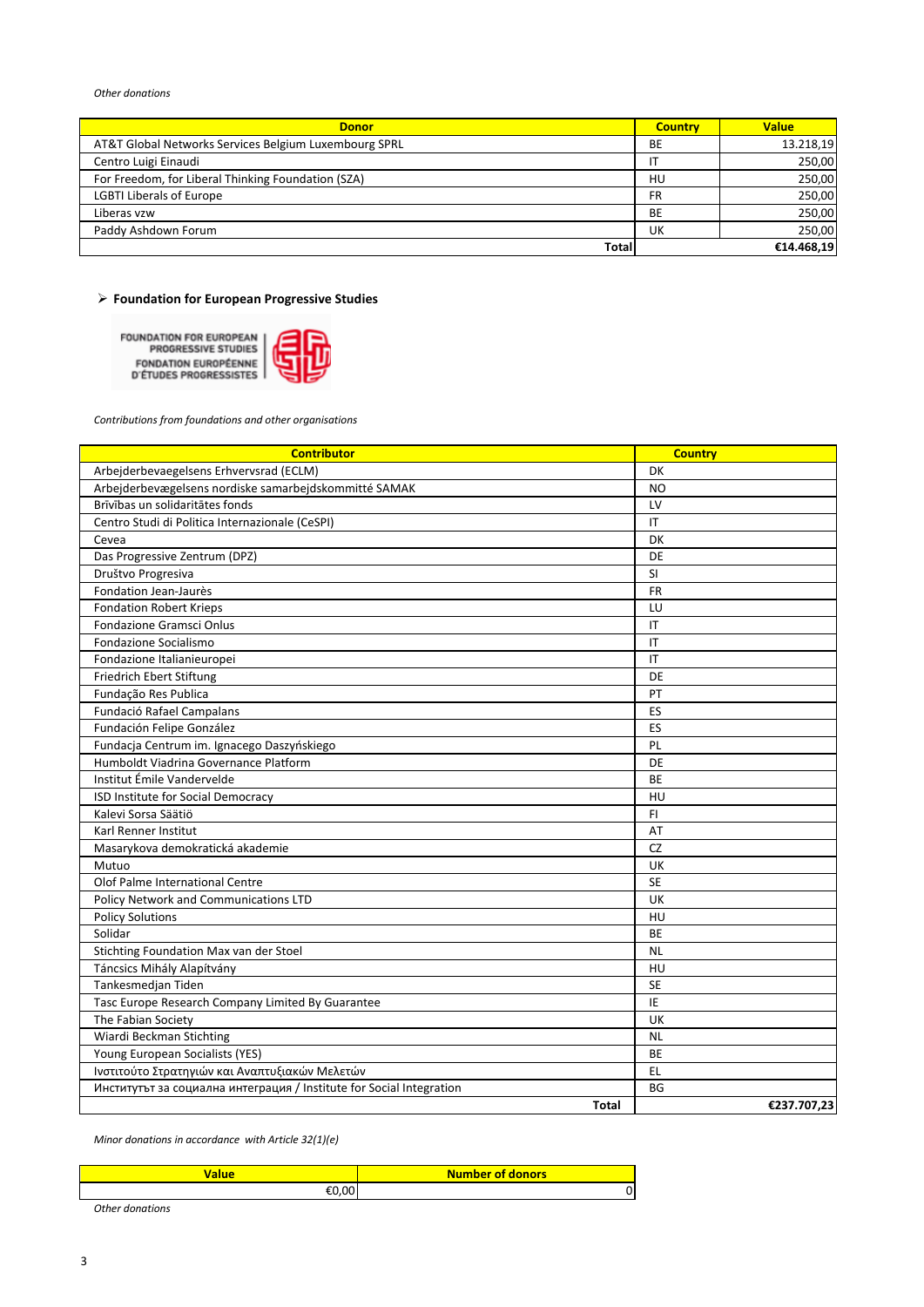| <b>Donor</b>                     | <b>Country</b> | <b>Value</b> |
|----------------------------------|----------------|--------------|
| <b>Democracy Without Borders</b> | DE             | 954,15       |
| <b>UNI Europa</b>                | <b>BE</b>      | 1.800,00     |
| <b>Total</b>                     |                | €2.754,15    |

 **Green European Foundation**



**GEF** GREEN EUROPEAN FOUNDATION

*Contributions from foundations and other organisations* 

| <b>Contributor</b>                 | <b>Country</b> |
|------------------------------------|----------------|
| Etopia Asbl                        | BE             |
| Fundació Nous Horitzons            | ES             |
| Green Economics Institute          | UK             |
| Green Foundation Ireland           | IE             |
| Gréng Stëftung                     | LU             |
| Grüne Bildungswerkstatt            | AT             |
| Heinrich Böll Stiftung             | DE             |
| Oikos                              | BE             |
| Ökopolisz Alapitvany               | HU             |
| Transición Verde                   | ES             |
| Visio                              | FI             |
| Wetenschappelijk Bureau GroenLinks | <b>NL</b>      |
| Total                              | €51.995,70     |

*Minor donations in accordance with Article 32(1)(e)*

| alue/     | <b>Number of donors</b> |
|-----------|-------------------------|
| €2.846.00 | ~~<br>23                |

| <b>Donor</b>                                               | <b>Country</b> | <b>Value</b> |
|------------------------------------------------------------|----------------|--------------|
| Cooperation and Development Network Eastern Europe (CDNEE) | BE             | 1.738,10     |
| Forum za održivi razvoj Zeleni prozor                      | <b>HR</b>      | 1.500,00     |
| Fundacia Strefa Zieleni                                    | PL             | 3.036,50     |
| FYEG - Federation of Young European Greens                 | BE             | 2.589,50     |
| <b>Green House Think Tank</b>                              | UK             | 2.429,00     |
| Het Groene Boek vzw                                        | BE             | 950,00       |
| Institut Aktivního Občanství                               | CZ             | 2.902,00     |
| Institut za političku ekologiju                            | <b>HR</b>      | 3.605,56     |
| Quercus - Associação Nacional de Conservação da Natureza   | PT             | 300,00       |
| Фондация блулинк/Bluelink                                  | BG             | 245,00       |
| Πράσινο Ινστιτούτο/Green Institute                         | GR             | 80,00        |
| <b>Total</b>                                               |                | €19.375,66   |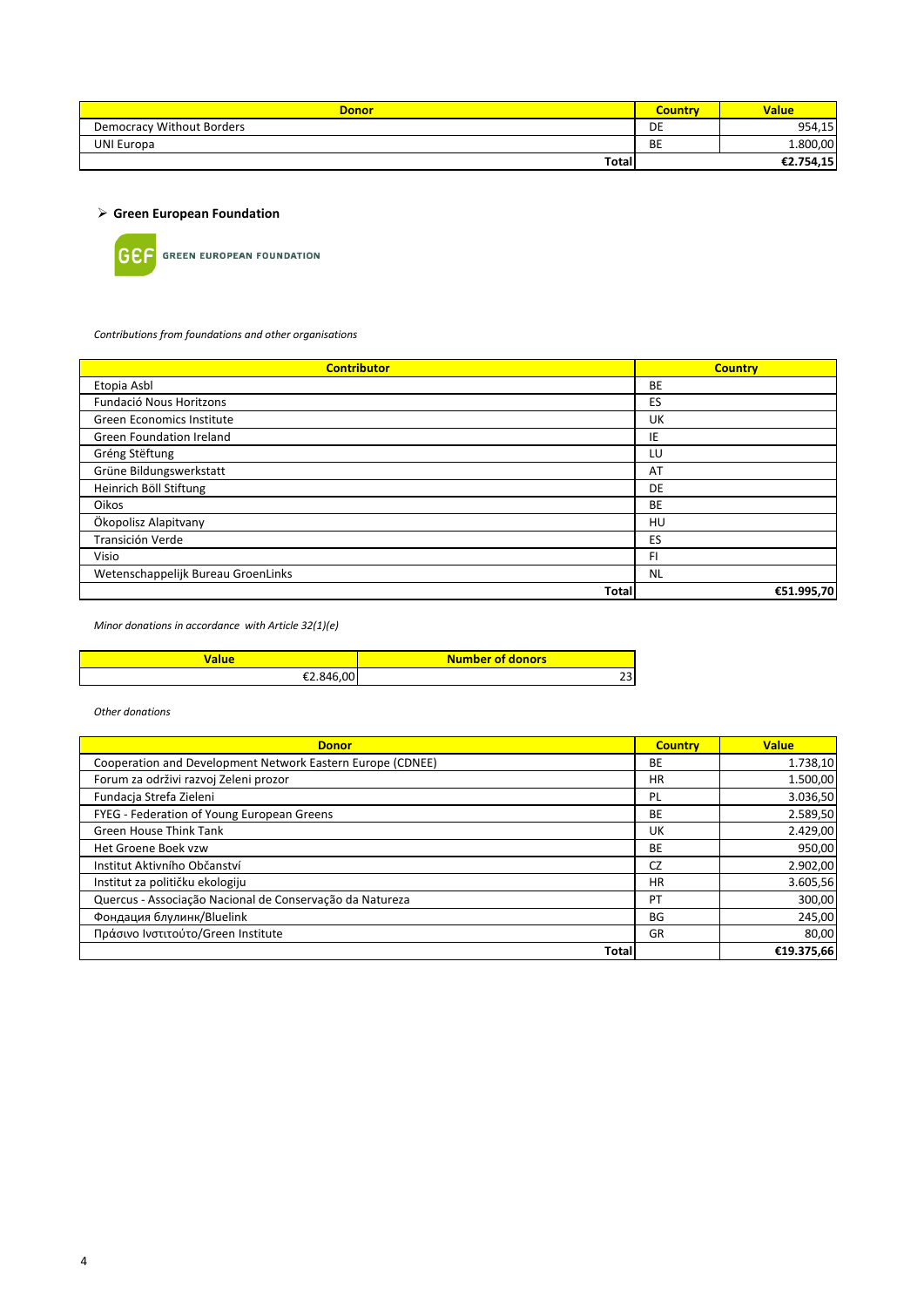## **Institute of European Democrats**



*Contributions from foundations and other organisations* 

| <b>Contributor</b>                                   | <b>Country</b> |
|------------------------------------------------------|----------------|
| Euzko Alderdi Jeltzalea - Partido Nacionalista Vasco | ES             |
| Freie Wähler                                         | DE             |
| Jan Nagel 50Plus Foundation                          | <b>NL</b>      |
| Mouvement Démocrate                                  | FR             |
| Narodna Stranka - Reformisti                         | <b>HR</b>      |
| Priorità Cultura                                     | ΙT             |
| Repubblica Futura                                    | <b>SM</b>      |
| Πλατφόρμα Πολιτών / Citizens' Platform               | <b>CY</b>      |
| Συμμαχία Πολιτών / Symmaxia Politon                  | CY             |
| Total                                                | €25.500,00     |

*Minor donations in accordance with Article 32(1)(e)*

| alue | Number of donors |
|------|------------------|
| ገ በበ |                  |

*Other donations*

| <b>Donor</b> |     | <b>Malue</b> |
|--------------|-----|--------------|
| -            | . . | 0,00         |
| <b>Total</b> |     | €0,00        |

**New Direction - The Foundation for European Reform**



*Contributions from foundations and other organisations* 

| <b>Contributor</b>       |        |
|--------------------------|--------|
| Individual contributions |        |
| <b>Total</b>             | 750.00 |

*Minor donations in accordance with Article 32(1)(e)*

| <b>Value</b> | <b>Number of donors</b> |
|--------------|-------------------------|
| nnn nn       | -                       |

| <b>Donor</b>                                         | <b>Country</b> | <b>Value</b> |
|------------------------------------------------------|----------------|--------------|
| Amundsen Travel OÜ                                   | EE             | 12.000,00    |
| Asociacion Cultural Foro Europa Ciudadana            | ES             | 18.000,00    |
| AT&T Global Network Services Belgium Luxembourg SPRL | BE             | 13.424,00    |
| <b>BOLTON Richard</b>                                | UK             | 12.000,00    |
| CI Consult&Research s.r.o.                           | CZ             | 18.000,00    |
| Civismo y Economia Navarro                           | ES             | 6.000,00     |
| DE LA CRUZ DA ROCHA Agustina                         | ES             | 6.000,00     |
| Evropský informační projekt, z. ú.                   | CZ             | 8.000,00     |
| Fratelli d'Italia - Alleanza nazionale               | ΙT             | 17.000,00    |
| Galerie a nakladatelství Stará pošta, z. ú.          | CZ             | 8.000,00     |
| Galerie Gema s.r.o.                                  | CZ             | 12.000,00    |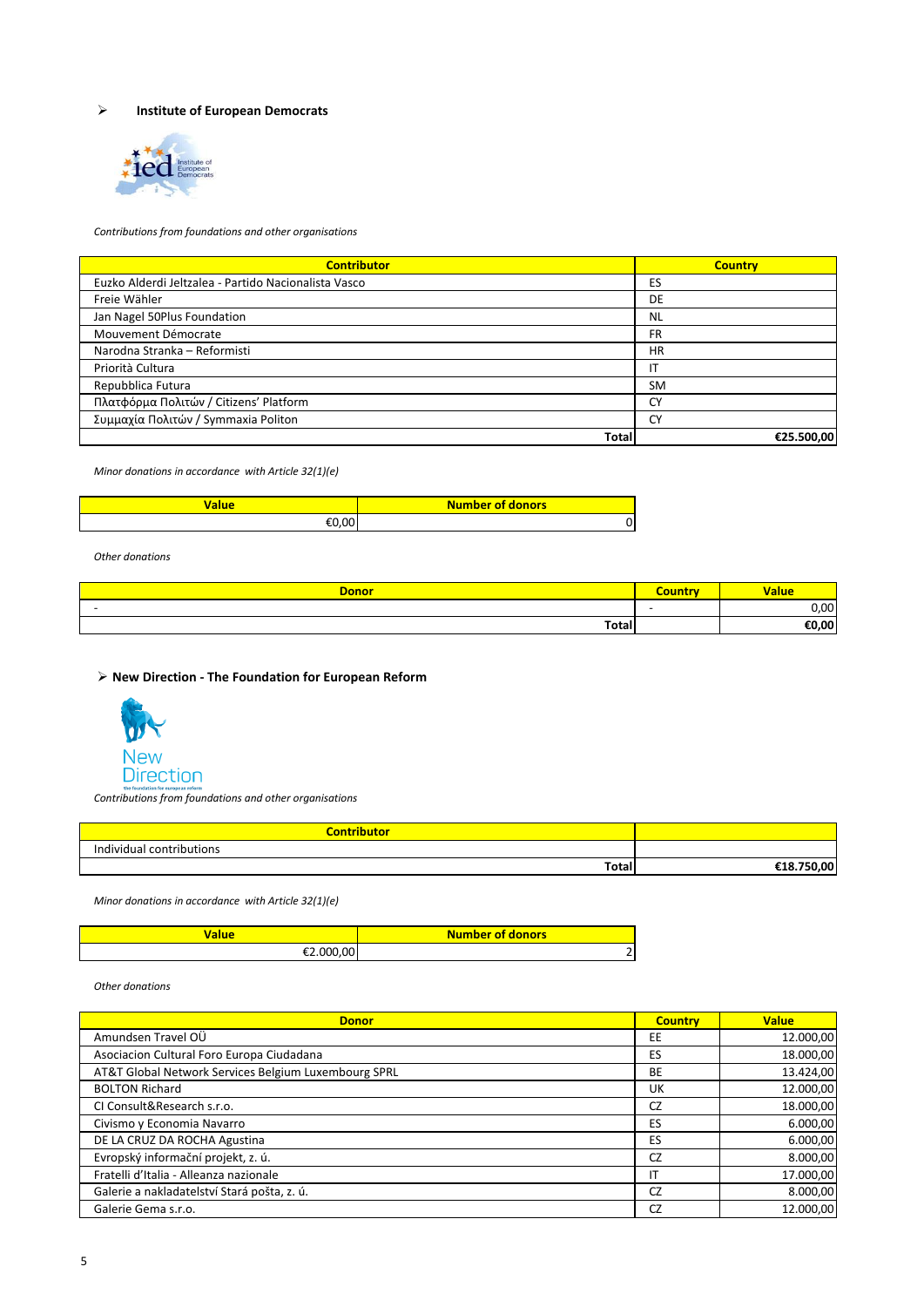| <b>Donor</b>                         | <b>Country</b> | <b>Value</b> |
|--------------------------------------|----------------|--------------|
| Jagello 2000, z.s.                   | CZ             | 6.000,00     |
| KAWALKO Krzysztof                    | PL             | 9.000,00     |
| LAPA Pawel                           | PL             | 6.000,00     |
| LETAMENDIA EGUIRAUN Fernando Joaquin | ES             | 6.000,00     |
| PENALVER RUIZ Maria Victoria         | ES             | 6.000,00     |
| Qed Systems a.s.                     | <b>CZ</b>      | 12.000,00    |
| <b>RODRIGUEZ Ruben</b>               | ES             | 18.000,00    |
| SANCHEZ GONZALEZ Jesus               | ES             | 12.000,00    |
| STRZELECKI Lukasz A                  | PL             | 6.000,00     |
| STUDIO ARX s.r.o                     | <b>CZ</b>      | 8.000,00     |
| Tabora Abogados SL                   | ES             | 6.000,00     |
| Uriel Inversiones, SA                | <b>ES</b>      | 6.000,00     |
| Utopia Lab Bruxelles SRL             | <b>BE</b>      | 3.000,00     |
| <b>WANOT Joanna</b>                  | PL             | 7.000,00     |
| <b>WLOSZCZYK Tomasz</b>              | PL             | 8.000,00     |
| Totall                               |                | €249.424,00  |

**Sallux**



*Contributions from foundations and other organisations* 

| <b>Contributor</b>                                                    | <b>Country</b> |
|-----------------------------------------------------------------------|----------------|
| Ajatushautomo Kompassi ry                                             | FI             |
| Barankovics István Alapítvány                                         | HU             |
| European Economic Summit                                              | <b>NL</b>      |
| Foundation for International Christian Democratic Development - FICDD | <b>NL</b>      |
| Stiftelsen Claphaminstitutet                                          | <b>SE</b>      |
| Wetenschappelijk Instituut SGP                                        | <b>NL</b>      |
| Wetenschappelijk Instituut van de ChristenUnie                        | <b>NL</b>      |
| Total                                                                 | €5.250.00      |

*Minor donations in accordance with Article 32(1)(e)*

| alue    | Number of donors |
|---------|------------------|
| nn<br>ີ |                  |

| <b>Donor</b>                          | <b>Country</b> | <b>Value</b> |
|---------------------------------------|----------------|--------------|
| Hrast - Pokret za uspješnu Hrvatsku   | <b>HR</b>      | 3.000,00     |
| Achmea Interne Diensten N.V.          | <b>NL</b>      | 5.000,00     |
| Stichting ForumC                      | <b>NL</b>      | 250,00       |
| Stichting Jubilee Campaign Nederland  | <b>NL</b>      | 5.000,00     |
| Stichting voor Christelijke Filosofie | <b>NL</b>      | 500.00       |
| Total                                 |                | €13.750.00   |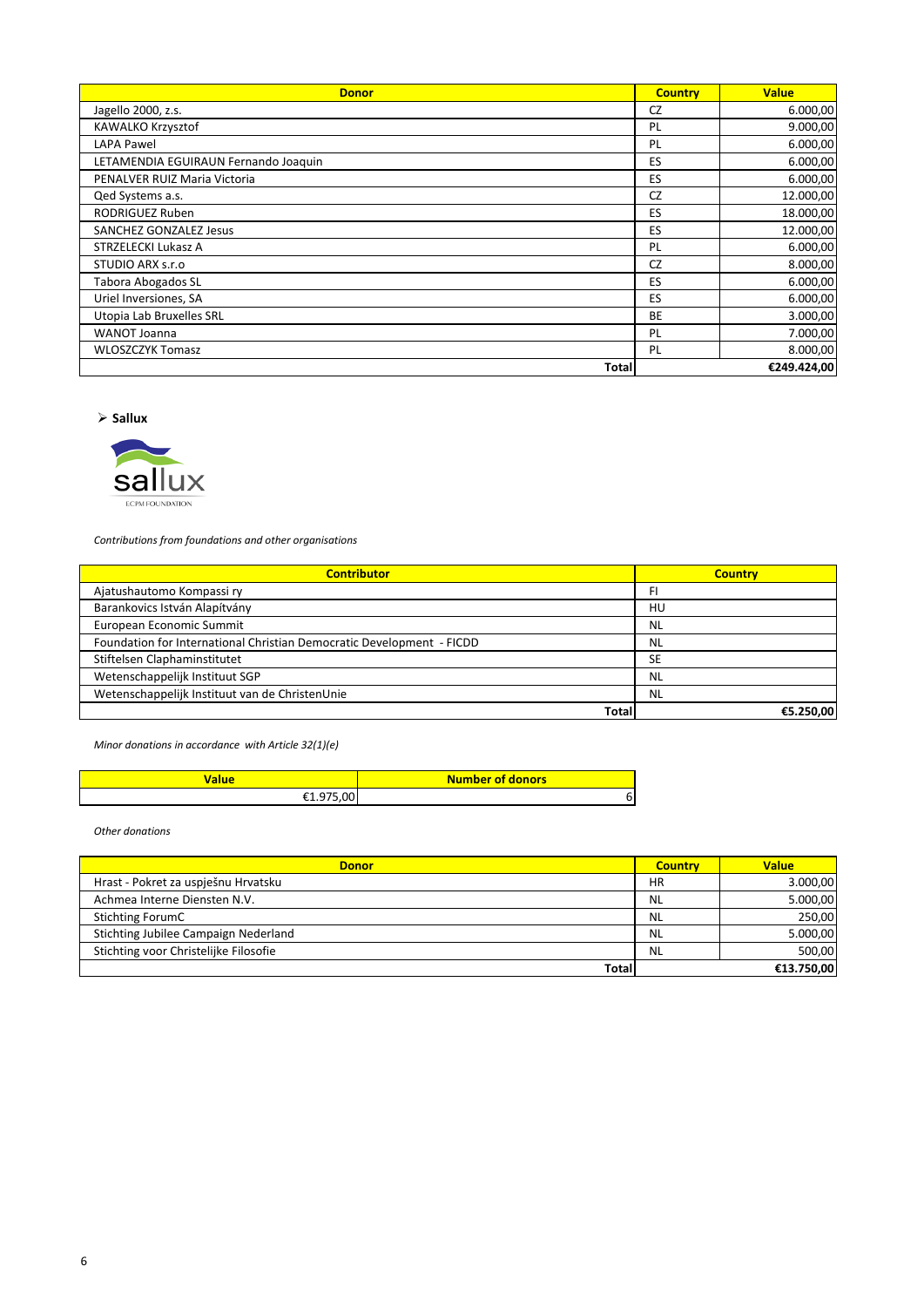**Transform Europe**



*Contributions from foundations and other organisations* 

| <b>Contributor</b>                                          | <b>Country</b> |
|-------------------------------------------------------------|----------------|
| Associazione culturale Punto Rosso                          | IT             |
| Centrum för marxistiska samhällsstudier (CMS)               | <b>SE</b>      |
| Cooperativa Culturas do Trabalho e Socialismo               | PT             |
| Demokraattiseen sivistysliittoon                            | FI             |
| Fundación Alternativas                                      | ES             |
| Fundación de Investigaciones Marxistas                      | ES             |
| Fundación Europa de los Ciudadanos                          | ES             |
| Fundacja Naprzód                                            | PL             |
| Institut für sozial - ökologische Wirtschaftsforschung e.V. | DE             |
| Rosa - Luxemburg - Stiftung                                 | DE             |
| Sozialismus                                                 | DE             |
| Spolecnost pro evropský dialog                              | CZ             |
| transform! Italia                                           | IT             |
| Transform!Danmark                                           | DK             |
| transform.at                                                | AT             |
| Vasemmistoforum                                             | FI.            |
| Ινστιτούτο Νίκος Πουλαντζάς / Nicos Poulantzas Institute    | EL             |
| Total                                                       | €77.735,00     |

*Minor donations in accordance with Article 32(1)(e)*

| 'alue | Number of donors |
|-------|------------------|
| ı nn  | O                |

*Other donations*

| <b>Donor</b> | Country                  | <b>Value</b> |
|--------------|--------------------------|--------------|
| -            | $\overline{\phantom{0}}$ | 0,00         |
| Total        |                          | €0,00        |
|              |                          |              |

## **Wilfried Martens Centre for European Studies**



*Contributions from foundations and other organisations* 

| <b>Contributor</b>                               | <b>Country</b> |
|--------------------------------------------------|----------------|
| Hanns Seidel Stiftung                            | DE             |
| Inštitut dr. Antona Korošca (INAK)               | SI             |
| Institut pro křesťansko - demokratickou politiku | CZ             |
| Kansallinen Kulttuurisaatio                      | FI             |
| Koolituskeskus Pro Patria                        | EE             |
| Konrad Adenauer Stiftung                         | DE             |
| Kós Károly Akademia                              | <b>RO</b>      |
| Nadácia Anton Tunega                             | SK             |
| Politische Akademie der ÖVP                      | AT             |
| <b>TOPAZ</b>                                     | CZ             |
| Wetenschappelijk Instituut voor het CDA          | <b>NL</b>      |
| <b>Total</b>                                     | €159.689,38    |